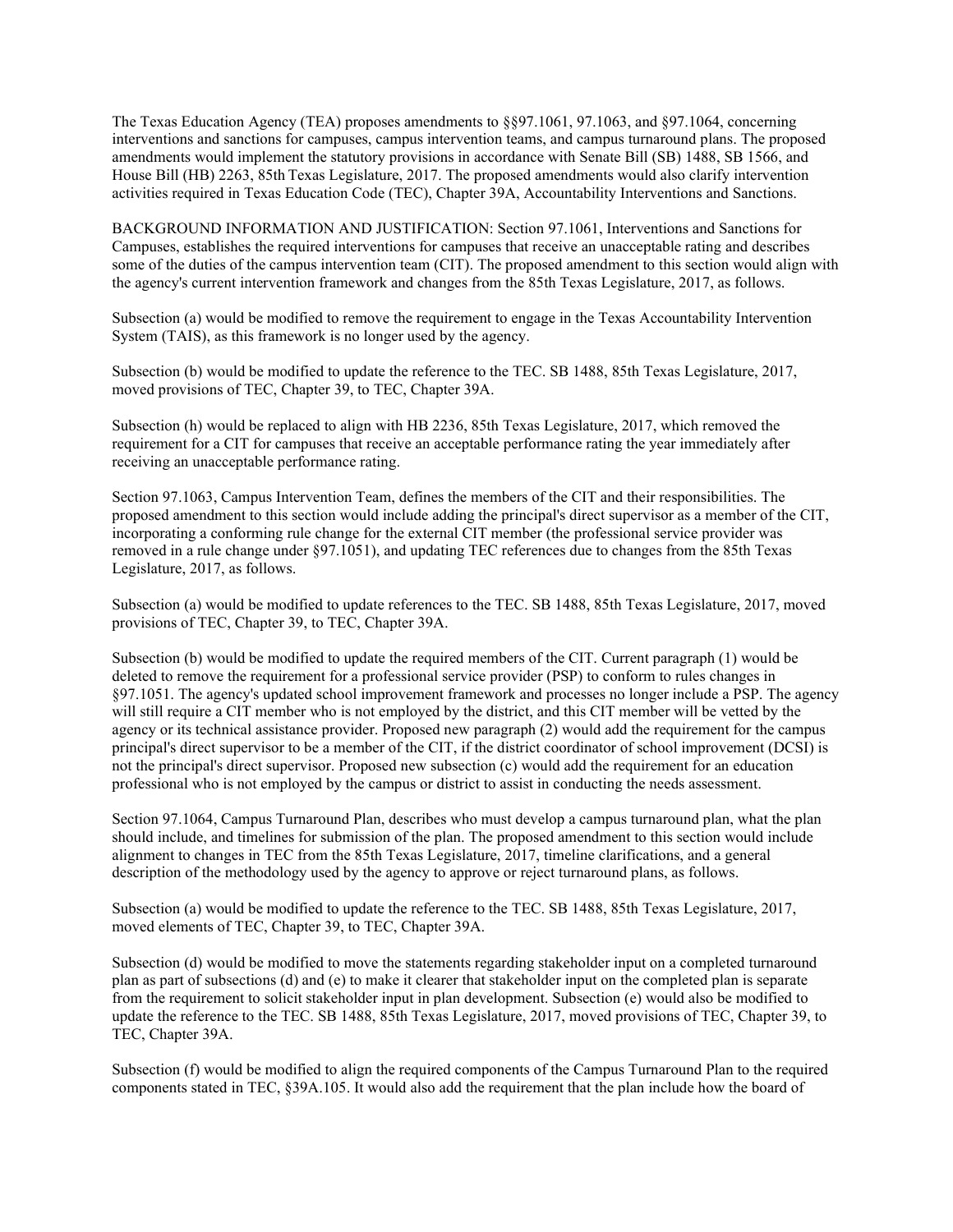trustees will support the oversight of academic achievement and student performance, per SB 1566, 85th Texas Legislature, 2017.

Proposed new subsection (h) would implement the timeline requirements per TEC, §39.107(b-10). Proposed new paragraph (3) would describe the methodology used to make a determination on the approval of a turnaround plan.

Proposed new subsection (i) would implement the timeline requirements for submitting modified turnaround plans created per TEC, §39.107(b-11).

Proposed new subsection (k) would clarify the requirement, per TEC, §39A.106, that the commissioner-approved turnaround plan must be implemented once the campus receives a third consecutive unacceptable performance rating.

Proposed new subsection (I) would specify that the commissioner may appoint a conservator, monitor, management team, or board of managers per TEC, §39A.102.

The proposed amendments to 19 TAC §§97.1061, 97.1063, and 97.1064 also include technical edits to conform to Texas Register style and formatting requirements.

FISCAL IMPACT: Tim Regal, associate commissioner for instructional support, has determined that for the first five-year period the proposal is in effect there are no additional costs to state or local government, including school districts and open-enrollment charter schools, required to comply with the proposal.

LOCAL EMPLOYMENT IMPACT: The proposal has no effect on local economy; therefore, no local employment impact statement is required under Texas Government Code, §2001.022.

SMALL BUSINESS, MICROBUSINESS, AND RURAL COMMUNITY IMPACT: The proposal has no direct adverse economic impact for small businesses, microbusinesses, or rural communities; therefore, no regulatory flexibility analysis, specified in Texas Government Code, §2006.002, is required.

COST INCREASE TO REGULATED PERSONS: The proposal does not impose a cost on regulated persons, another state agency, a special district, or a local government and, therefore, is not subject to Texas Government Code, §2001.0045.

TAKINGS IMPACT ASSESSMENT: The proposal does not impose a burden on private real property and, therefore, does not constitute a taking under Texas Government Code, §2007.043.

GOVERNMENT GROWTH IMPACT: TEA staff prepared a Government Growth Impact Statement assessment for this proposed rulemaking. During the first five years the proposed rulemaking would be in effect, it would limit an existing regulation. A campus would no longer be required to work with a professional service provider throughout the year. A campus would only work with a non-district person during the need assessment.

The proposed rulemaking would not create or eliminate a government program; would not require the creation of new employee positions or elimination of existing employee positions; would not require an increase or decrease in future legislative appropriations to the agency; would not require an increase or decrease in fees paid to the agency; would not create a new regulation; would not expand or repeal an existing regulation; would not increase or decrease the number of individuals subject to its applicability; and would not positively or adversely affect the state's economy.

PUBLIC BENEFIT AND COST TO PERSONS: Mr. Regal has determined that for each year of the first five years the proposal is in effect, the public benefit anticipated as a result of enforcing the proposal would be ensuring appropriate interventions and sanctions for districts and campuses. There is no anticipated economic cost to persons who are required to comply with the proposal.

DATA AND REPORTING IMPACT: The proposal would have no data and reporting impact.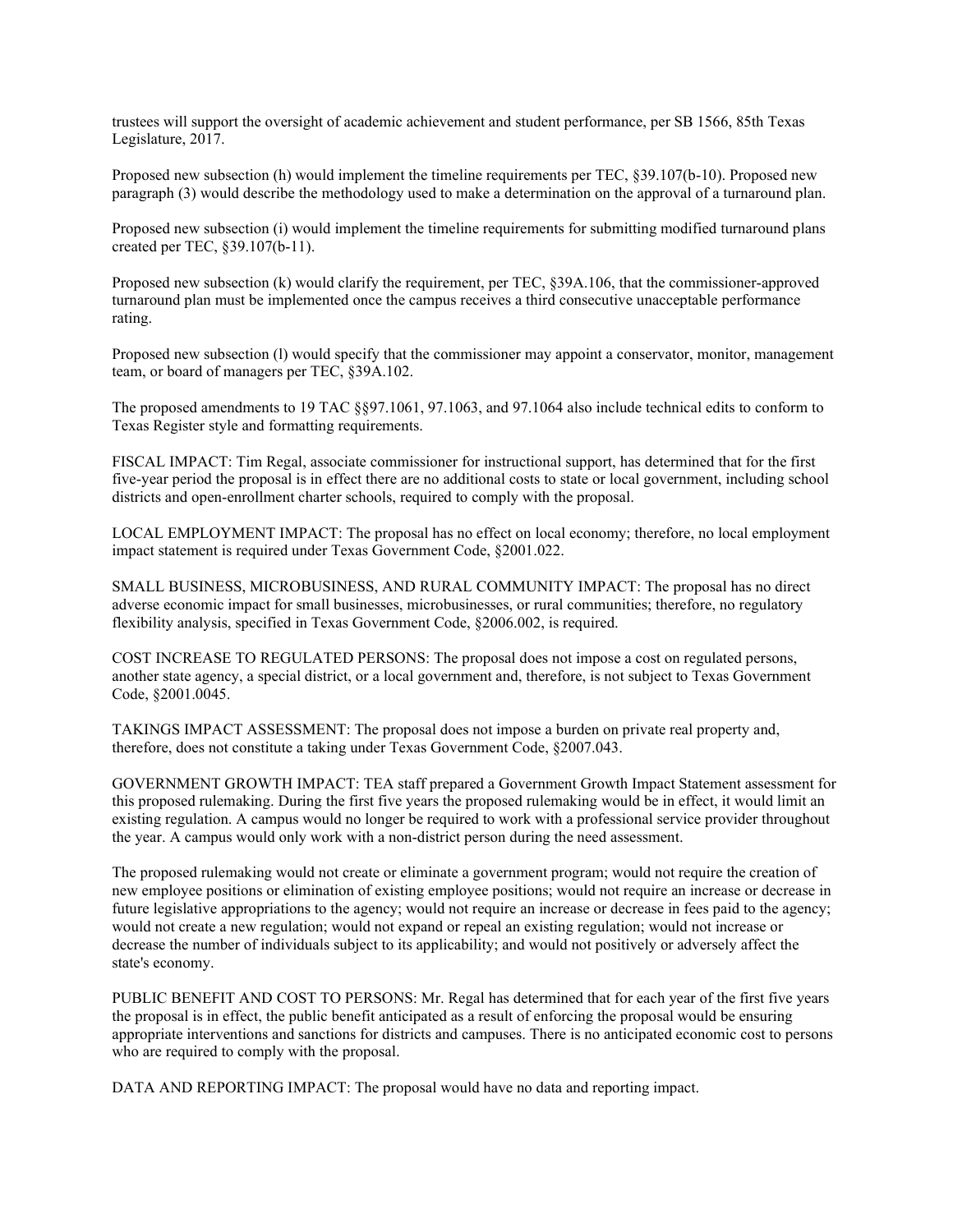PRINCIPAL AND CLASSROOM TEACHER PAPERWORK REQUIREMENTS: The TEA has determined that the proposal would not require a written report or other paperwork to be completed by a principal or classroom teacher.

PUBLIC COMMENTS: The public comment period on the proposal begins September 20, 2019, and ends October 21, 2019. A request for a public hearing on the proposal submitted under the Administrative Procedure Act must be received by the commissioner of education not more than 14 calendar days after notice of the proposal has been published in the Texas Register on September 20, 2019. A form for submitting public comments is available on the TEA website at

https://tea.texas.gov/About\_TEA/Laws\_and\_Rules/Commissioner\_Rules\_(TAC)/Proposed\_Commissioner\_of\_Educ ation\_Rules/. Comments on the proposal may also be submitted to Cristina De La Fuente-Valadez, Rulemaking, Texas Education Agency, 1701 North Congress Avenue, Austin, Texas 78701.

STATUTORY AUTHORITY. The amendments are proposed under Texas Education Code (TEC), §39.107(b-10), which requires the commissioner to approve or reject turnaround plans by June 15 of each year and outline concerns with rejected turnaround plans in writing; TEC,  $\S39.107(b-11)$ , which requires the district to modify a rejected turnaround plan with assistance from agency staff. The modified plan must be submitted within 60 days of its rejection. The commissioner must approve or reject the modified plan within 15 days of its submission; TEC, §39A.051, which requires the commissioner to assign a campus intervention team to campuses whose performance is below any standard under TEC, §39.054(e); TEC, §39A.052, which defines the education professionals that may be included on the campus intervention team; TEC, §39A.053, which requires the campus intervention team to conduct an onsite needs assessment and describes the requirements of that needs assessment; TEC, §39A.054, which requires the campus intervention team to make recommendations based on the needs assessment; TEC, §39A.055, which requires the campus intervention team to assist the campus in developing, submitting to the commissioner, and monitoring a targeted improvement plan; TEC, §39A.056, which requires the campus intervention team to provide notice of the public meeting regarding the development of the targeted improvement plan; TEC, §39A.058, which requires the board of trustees, assisted by the campus intervention team, to submit the targeted improvement plan to the commissioner for approval; TEC, §39A.059, which describes the campus intervention team's responsibilities in assisting the campus in implementing the targeted improvement plan; TEC, §39A.060, which describes the continuing duties of the Campus Intervention Team; TEC, §39A.101, which requires the commissioner to order a campus that has received two consecutive unacceptable ratings to develop a campus turnaround plan; TEC, §39A.115, which authorizes the commissioner to adopt rules necessary to implement TEC, Chapter 39A, Subchapter C, Campus Turnaround Plan; TEC, §39A.251, which applies the interventions and sanctions to charters in the same manner as they apply to school districts and campuses; TEC, §39A.252, which requires the commissioner to adopt rules applying the interventions and sanctions to open enrollment charter schools; and TEC, §39A.902, which requires the commissioner to annually review performance of public schools and determine the appropriate levels of sanctions or interventions. It prohibits the commissioner from raising the accreditation or performance rating unless the district has demonstrated improved student performance. It also requires the commissioner to increase the level of sanction or intervention due to lack of improvement.

CROSS REFERENCE TO STATUTE. The amendments implement Texas Education Code, §§39.107(b-10) and (b-11), 39A.051, 39A.052, 39A.053, 39A.054, 39A.055, 39A.056, 39A.058, 39A.059, 39A.060, 39A.101, 39A.115, 39A.251, 39A.252 and 39A.902

<rule>

## **§97.1061. Interventions and Sanctions for Campuses.**

- (a) If a campus's performance is below any standard under Texas Education Code (TEC), §39.054(e), the campus shall engage in interventions as described by the Texas Education Agency (TEA) [the Texas Accountability Intervention System (TAIS) continuous improvement process] .
- (b) The commissioner shall assign members to a campus intervention team (CIT) as outlined in §97.1063 of this title (relating to Campus Intervention Team) and TEC, §39A.052 [§39.106].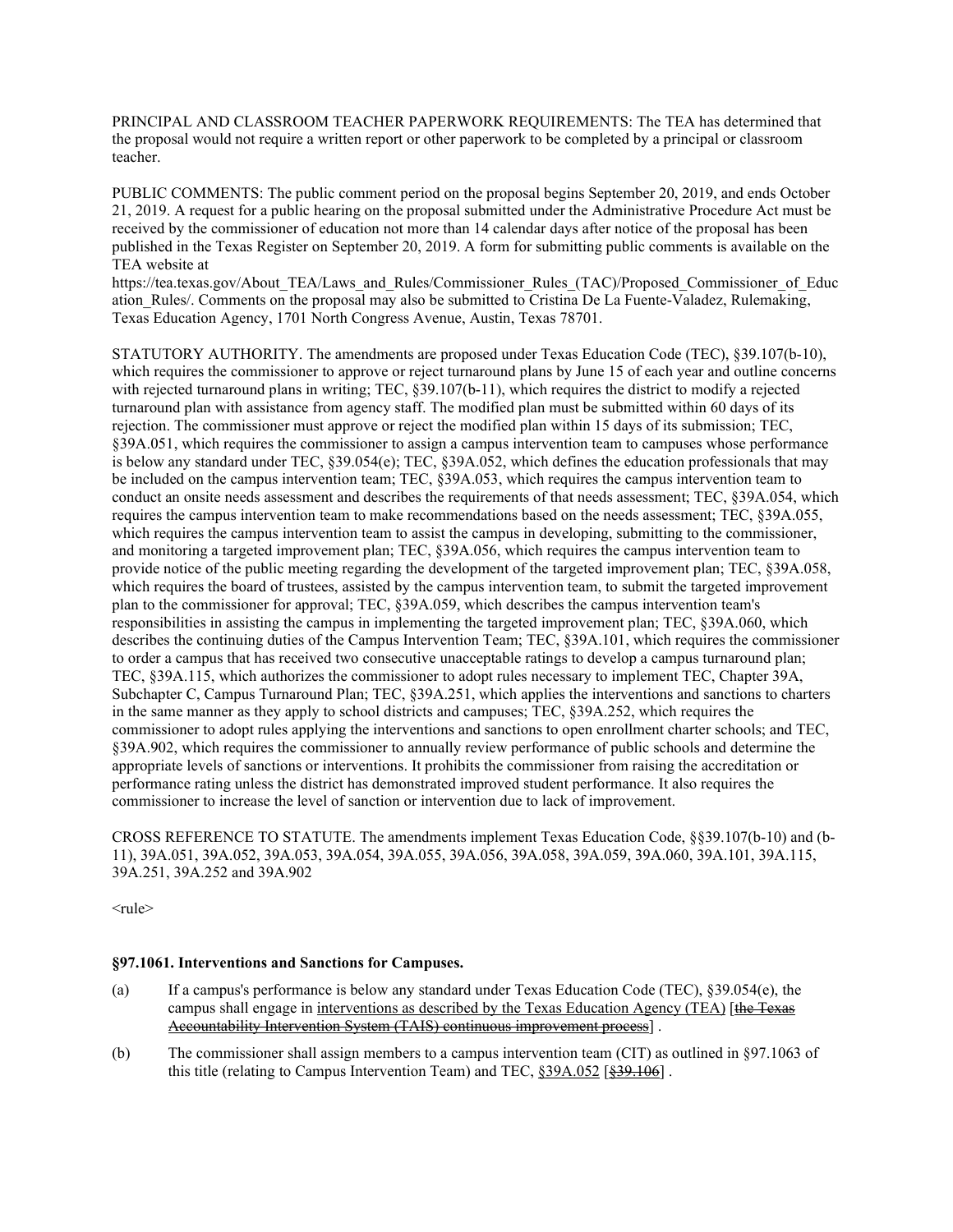- (c) The campus shall establish a campus leadership team (CLT) that includes the campus principal and other campus leaders responsible for the development, implementation, and monitoring of the targeted improvement plan.
- (d) The campus intervention team shall:
	- (1) conduct a data analysis related to areas of low performance;
	- (2) conduct a needs assessment based on the results of the data analysis, as follows.
		- (A) The needs assessment shall include a root cause analysis.
		- (B) Root causes identified through the needs assessment will be addressed in the targeted improvement plan and, if applicable, campus turnaround plan;
	- (3) assist in the creation of a targeted improvement plan, as follows.
		- (A) Input must be gathered from the principal; campus-level committee established under TEC, §11.251; parents; and community members, prior to the development of the targeted improvement plan, using the following steps.
			- (i) The campus must hold a public meeting at the campus. The campus shall take reasonable steps to conduct the meeting at a time and in a manner that would allow a majority of stakeholders to attend and participate. The campus may hold more than one meeting if necessary.
			- (ii) The public must be notified of the meeting 15 days prior to the meeting by way of the district and campus website, local newspapers or other media that reach the general public, and the parent liaison, if present on the campus.
			- (iii) All input provided by family and community members should be considered in the development of the final targeted improvement plan submitted to the TEA [Texas Education Agency (TEA)] .
		- (B) The completed targeted improvement plan must be presented at a public hearing and approved by the board of trustees.
		- (C) The targeted improvement plan must be submitted to the commissioner of education for approval according to TEA procedures and guidance; and
	- (4) assist the commissioner in monitoring the implementation of the targeted improvement plan. The campus will submit updates to the TEA as requested that include:
		- (A) a description of how elements of the targeted improvement plan are being implemented and monitored; and
		- (B) data demonstrating the results of interventions from the targeted improvement plan.
- (e) If a campus is assigned an unacceptable rating under TEC, §39.054(e), for a second consecutive year, the campus must engage in the processes outlined in subsections (a), (b), (c), and (d) of this section, and the campus must develop a campus turnaround plan to be approved by the commissioner as described in §97.1064 of this title (relating to Campus Turnaround Plan).
- (f) If a campus is assigned an unacceptable rating under TEC, §39.054(e), for a third or fourth consecutive year, the campus must engage in the processes outlined in subsections (a), (b), (c), and (d) of this section, and the campus must implement the commissioner-approved campus turnaround plan as described in §97.1064 of this title (relating to Campus Turnaround Plan).
- (g) If a campus is assigned an unacceptable rating under TEC,  $\S 39.054(e)$ , for a fifth consecutive year, the commissioner shall order the appointment of a board of managers to govern the district or closure of the campus.
- (h) If a campus was assigned an unacceptable rating in the prior year but met standard in the current year, the CIT will continue to work with the campus until the campus meets all the performance standards under TEC, §39.054(e), for a two-year period.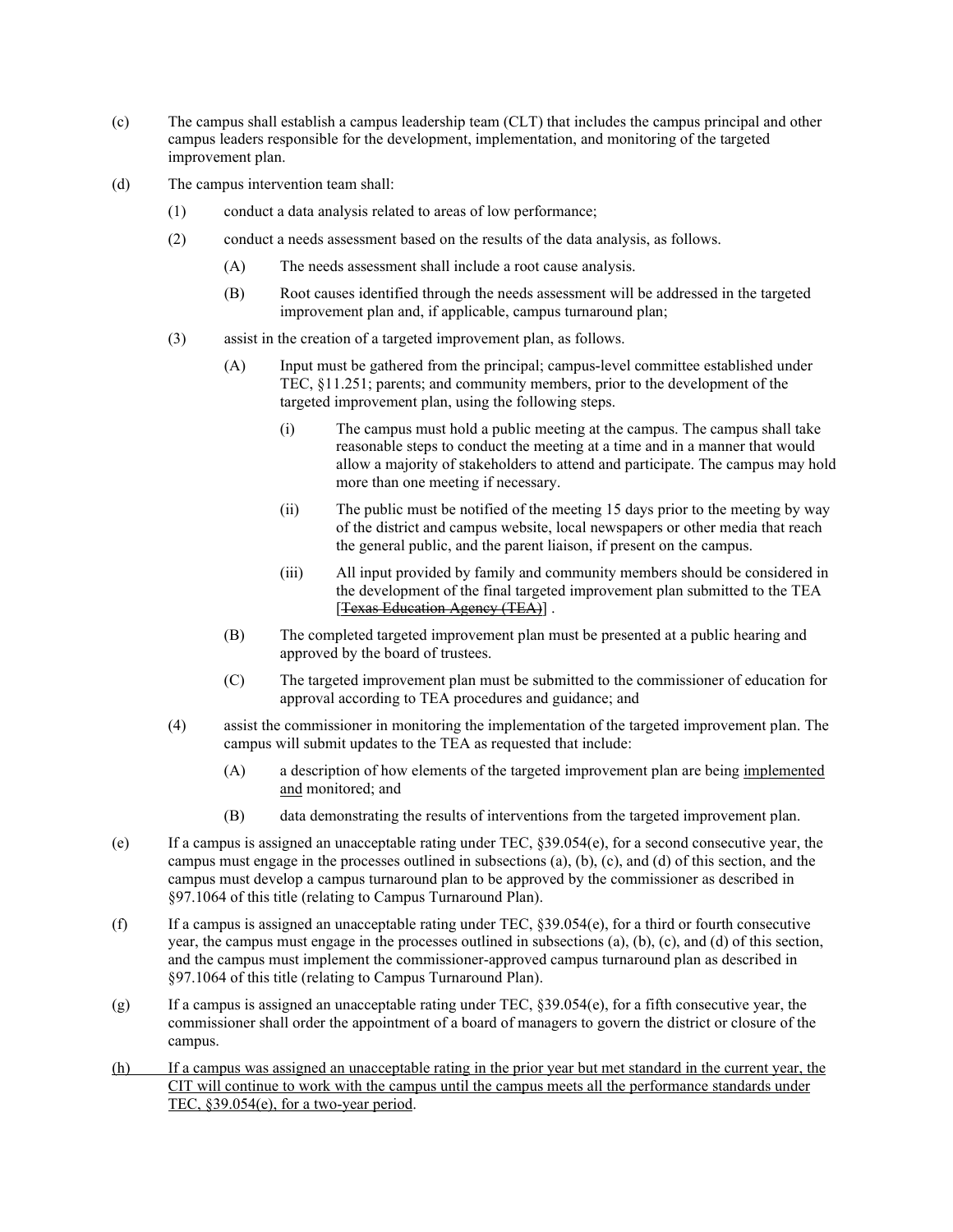- $[4]$  If a campus was assigned an unacceptable rating in the prior year but met standard in the current year, the campus will continue to engage in TAIS activities outlined in subsection (a) of this section with the following exceptions:]
	- $(1)$  the campus may release its CIT based on criteria set annually by the TEA; and]
	- $(2)$  the campus that developed a turnaround plan may modify that plan as described in §97.1064 of this title.]
- (i) Based on a campus's progress toward improvement, the commissioner may order a hearing if a campus's performance is below any standard under TEC, §39.054(e).
- (j) Interventions and sanctions listed under this section begin upon release of preliminary ratings and may be adjusted based on final accountability ratings.

## **§97.1063. Campus Intervention Team.**

- (a) The campus intervention team (CIT) shall perform the duties outlined in Texas Education Code (TEC), §§39A.053, 39A.054, 39A.055, 39A.056, 39A.058, 39A.059, 39A.060, and 39A.101 [§39.106 and  $\frac{239.107}{2}$ , and oversee the activities outlined in §97.1061(a) of this title (relating to Interventions and Sanctions for Campuses) and §97.1064 of this title (relating to Campus Turnaround Plan).
- (b) The CIT must include:

## $[(1)$  a professional service provider (PSP); and

- $(1)$   $(2)$ ] a district coordinator of school improvement (DCSI). The DCSI must submit qualifications to the Texas Education Agency (TEA) for approval  $\frac{1}{2}$  and  $\frac{1}{2}$
- (2) the campus principal's direct supervisor, if the DCSI is not the campus principal's direct supervisor.
- (c) An education professional, approved through an application either by the Texas Education Agency (TEA) or the TEA's technical assistance provider, who is not an employee of the campus or district, shall assist with the needs assessment as described in TEC, §39A.053.
- (d)  $[\triangle]$  The CIT shall perform the duties referenced in subsection (a) of this section in collaboration with the campus leadership team (CLT) as outlined in §97.1061(c)  $\left[\frac{697.1061}{6}\right]$  of this title and §97.1064 of this title.
- (e) [(d)] CIT members as defined in subsection (b) of this section and the campus principal shall attend TEAsponsored trainings on interventions and sanctions.

## **§97.1064. Campus Turnaround Plan.**

- (a) If a campus is assigned an unacceptable rating under Texas Education Code (TEC), §39.054(e), for two consecutive years, the campus must develop a campus turnaround plan to be approved by the commissioner of education in accordance with TEC, §§39A.103-39A.107 [§39.107].
- (b) A charter campus subject to this section must revise its charter in accordance with §100.1033 of this title (relating to Charter Amendment). The governing board of the charter performs the function of the board of trustees for this section.
- (c) The district may request assistance from a regional education service center or partner with an institution of higher education in developing and implementing a campus turnaround plan.
- (d) Within 60 days of receiving a campus's preliminary accountability rating the district must notify parents, community members, and stakeholders that the campus received an unacceptable rating for two consecutive years and request assistance in developing the campus turnaround plan. All input provided by family, community members, and stakeholders must be considered in the development of the final campus turnaround plan submitted to the Texas Education Agency (TEA).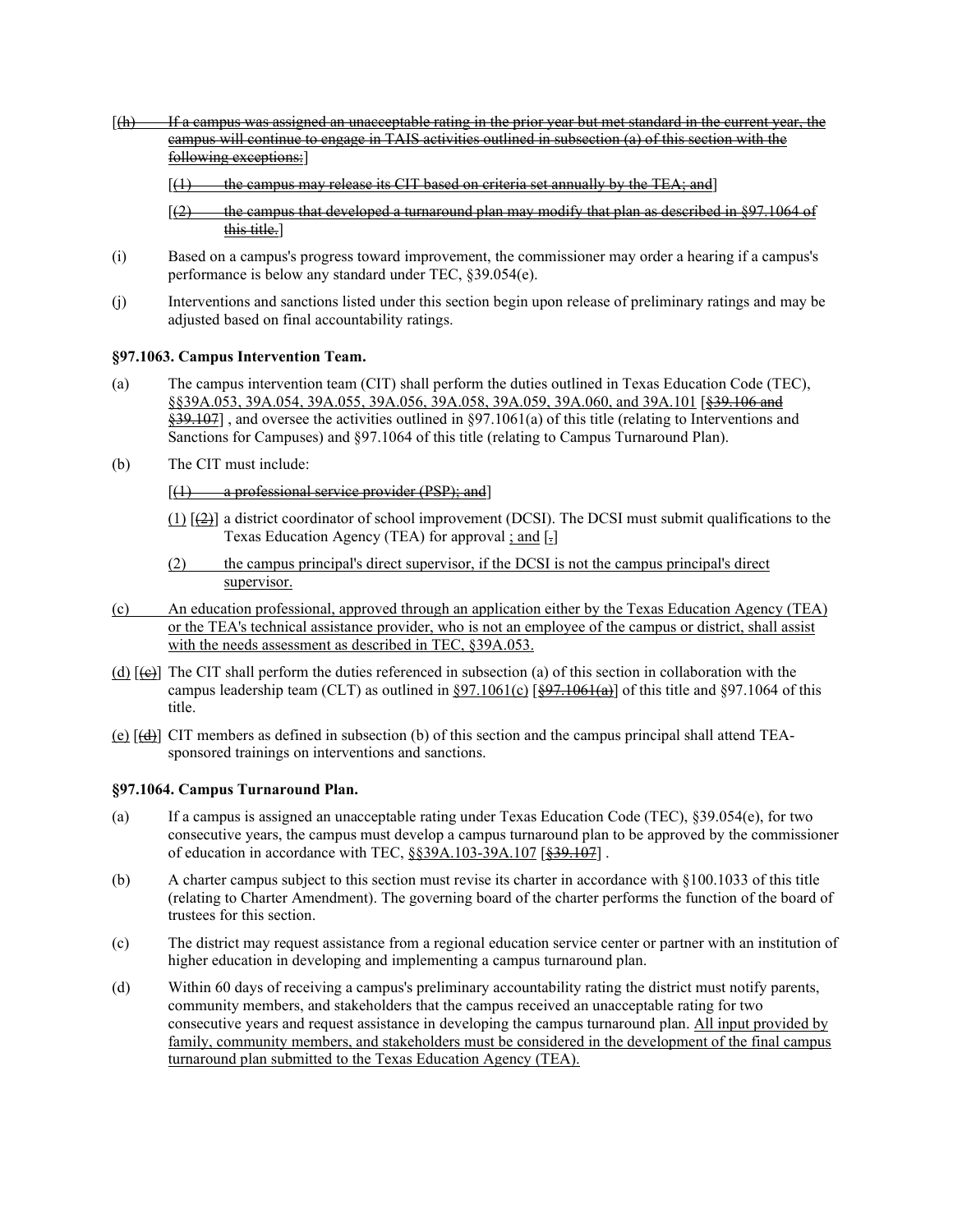- [(1) The district shall notify stakeholders of their ability to review the completed plan on the district website at least 30 days before the final plan is submitted to the board of trustees as described in TEC, §39.107(b-3).]
- $[2]$  All input provided by family, community members, and stakeholders must be considered in the development of the final campus turnaround plan submitted to the Texas Education Agency  $(TEA).$
- (e) The district shall notify stakeholders of their ability to review the completed plan and post the completed plan on the district website at least 30 days before the final plan is submitted to the board of trustees as described in TEC, §39A.104. The district shall provide the following groups an opportunity to review and comment on the completed plan before it is submitted for approval to the board of trustees:
	- (1) the campus-level committee established under TEC, §11.251. If the campus is not required to have a campus-level committee under TEC, §11.251, the district shall provide an opportunity for professional staff at the campus to review and comment on the campus turnaround plan;
	- (2) teachers at the campus;
	- (3) parents; and
	- (4) community members.
- (f) A campus turnaround plan must include:
	- (1) a detailed description of the method for restructuring, reforming, or reconstituting the campus;
	- $(2)$   $[\frac{1}{2}]$  a detailed description of the academic programs to be offered at the campus, including instructional methods, length of school day and school year, academic credit and promotion criteria, and programs to serve special student populations;
	- $(3)$   $[ $\frac{2}{2}$ ]$  a detailed description of the budget, staffing, and financial resources required to implement the plan, including any supplemental resources to be provided by the district or other identified sources;
	- (4)  $[4]$  written comments received from stakeholders described in subsection (e) of this section;  $[4]$
	- $(5)$  [ $(4)$ ] the term of the charter, if a district charter is to be granted for the campus under TEC, §12.0522 ; and  $\lceil . \rceil$
	- (6) a detailed description for developing and supporting the oversight of academic achievement and student performance at the campus, approved by the board of trustees under TEC,  $§11.1515$ .
- (g) Upon approval of the board of trustees, the district must submit the campus turnaround plan electronically to the TEA by March 1 unless otherwise specified.
- (h) Not later than June 15 of each year, the commissioner must either approve or reject any campus turnaround plan prepared and submitted by a district.
	- (1) The commissioner's approval or rejection of the campus turnaround plan must be in writing.
	- (2) If the commissioner rejects a campus turnaround plan, the commissioner must also send the district an outline of the specific concerns regarding the turnaround plan that resulted in the rejection.
	- (3) In accordance with TEC, §39A.107(a), the commissioner may approve a campus turnaround plan if the commissioner determines that the campus will satisfy all student performance standards required under TEC, §39.054(e), not later than the second year the campus receives a performance rating following the implementation of the campus turnaround plan. In order to make that determination, the commissioner will consider the following:
		- (A) an analysis of the campus and district's longitudinal performance data, which may be used to measure the expected outcomes for the campus;
		- (B) the district's success rate in turning around low-performing campuses, if applicable; and